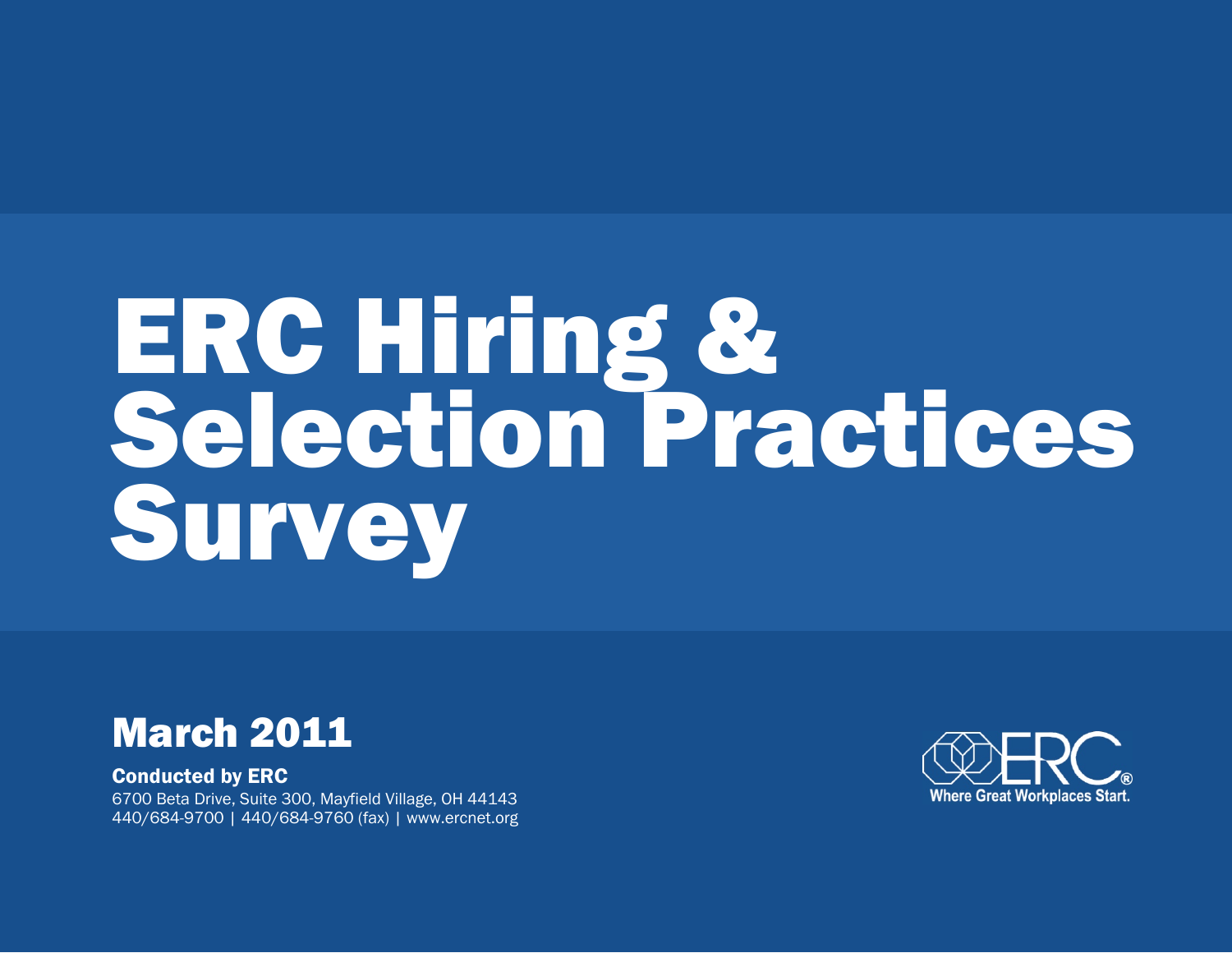# **About ERC**

ERC is Northeast Ohio's largest organization dedicated to HR and workplace programs, practices, training and consulting. ERC membership provides employers access to an incredible amount of information, expertise, and cost savings that supports the attraction, retention, and development of great employees. We also host the nationally recognized NorthCoast 99 program and sponsor the ERC Health insurance program. For more information about ERC, please visit www.ercnet.org.

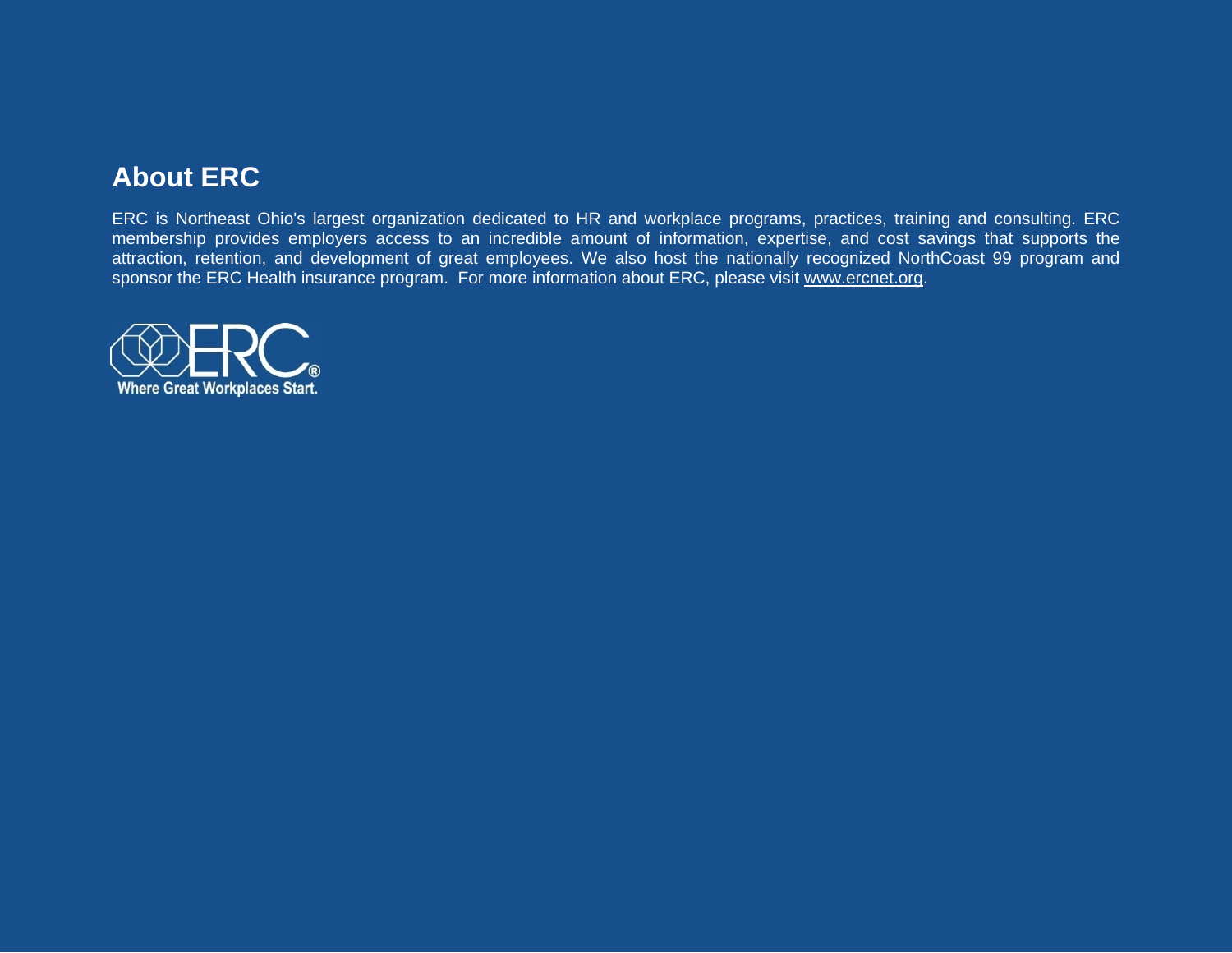# **Introduction & Methodology**

This report summarizes the results of ERC's survey of organizations in Northeast Ohio, conducted in February of 2011, on practices related to hiring and selection. The survey reports trends in:

- General selection methods
- Reference, background, and credit checks
- Drug tests
- Employment tests
- Pre-screening interviews
- Hiring decisions
- Sign-on and employee referral bonuses
- Introductory periods
- Hiring metrics
- Hiring projections

All ERC members were invited to participate in the survey in early February via email invitation and other promotions, and participated in the survey throughout the month. The survey officially closed on February 25, 2011. In order to provide the most reliable and accurate information, data was cleaned and duplicate records were removed. Any outliers or invalid data were also eliminated, yielding a final data set of 117 participating organizations, only from Northeast Ohio. Qualitative data was coded where applicable or analyzed according to commonality or major themes, and all quantitative data was analyzed using statistical software to ensure data validity and reliability.

This report shows several frequencies and response distributions. Breakouts of data are provided for industry and number of employees. Codes for industry data are as follows: M = Manufacturing, NM = Non-Manufacturing, and NP = Non-Profit.

Frequencies of data responses may not total 100% exactly in some cases due to rounding of decimals or the ability for participating organizations to select multiple response options.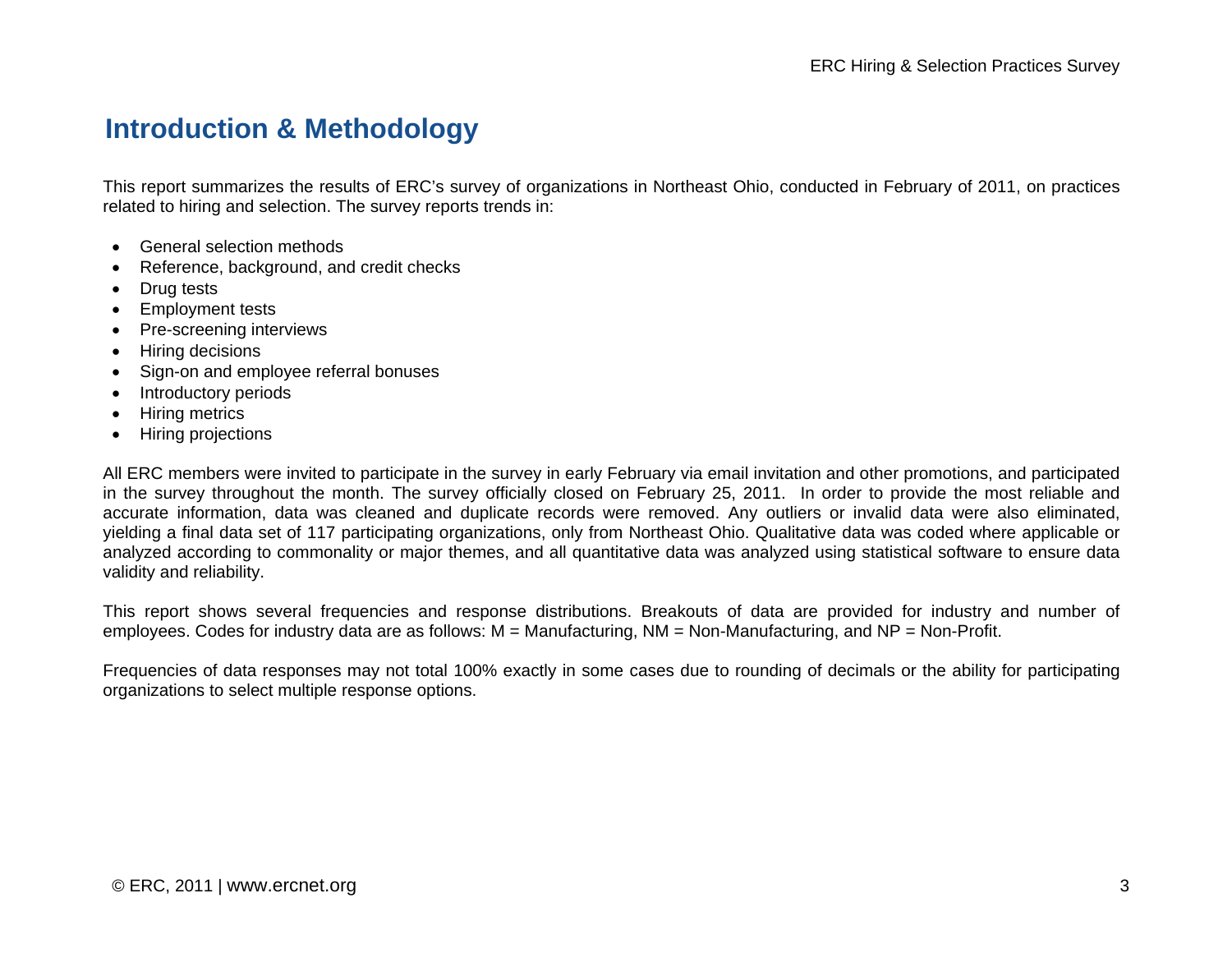# **General Selection Methods**

## **Percent of employers using the following selection methods to hire the majority of candidates**

|                                                        | <b>Industry</b> |           |           |          | <b>Number of Employees</b> | <b>All Respondents</b> |                 |              |
|--------------------------------------------------------|-----------------|-----------|-----------|----------|----------------------------|------------------------|-----------------|--------------|
|                                                        | M               | <b>NM</b> | <b>NP</b> | $1 - 50$ | 51-200                     | 201-500                | <b>Over 500</b> | <b>Total</b> |
| Background screening                                   | 80%             | 87%       | 79%       | 70%      | 84%                        | 84%                    | 100%            | 82%          |
| Credit checks                                          | 12%             | 32%       | 16%       | 30%      | 16%                        | 16%                    | 20%             | 19%          |
| Drug testing                                           | 90%             | 60%       | 58%       | 57%      | 74%                        | 100%                   | 80%             | 75%          |
| Interview                                              | 100%            | 100%      | 100%      | 100%     | 100%                       | 100%                   | 100%            | 100%         |
| Second interview                                       | 85%             | 89%       | 90%       | 96%      | 84%                        | 84%                    | 100%            | 87%          |
| Third interview                                        | 20%             | 27%       | 21%       | 17%      | 24%                        | 26%                    | 0%              | 22%          |
| Employment tests (ability, aptitude, or job knowledge) | 44%             | 43%       | 16%       | 22%      | 41%                        | 58%                    | 20%             | 39%          |
| Employment tests (personality or style)                | 30%             | 41%       | 5%        | 13%      | 31%                        | 42%                    | 20%             | 29%          |
| Physicals                                              | 44%             | 22%       | 16%       | 9%       | 34%                        | 47%                    | 60%             | 33%          |
| Pre-screening phone interview                          | 49%             | 81%       | 53%       | 61%      | 54%                        | 79%                    | 60%             | 60%          |
| Reference checks                                       | 77%             | 84%       | 90%       | 83%      | 83%                        | 79%                    | 60%             | 81%          |
| <b>Simulations</b>                                     | 2%              | 11%       | 0%        | 9%       | 4%                         | $0\%$                  | 0%              | 4%           |
| Work samples or portfolios                             | 8%              | 30%       | 32%       | 26%      | 16%                        | 26%                    | 0%              | 19%          |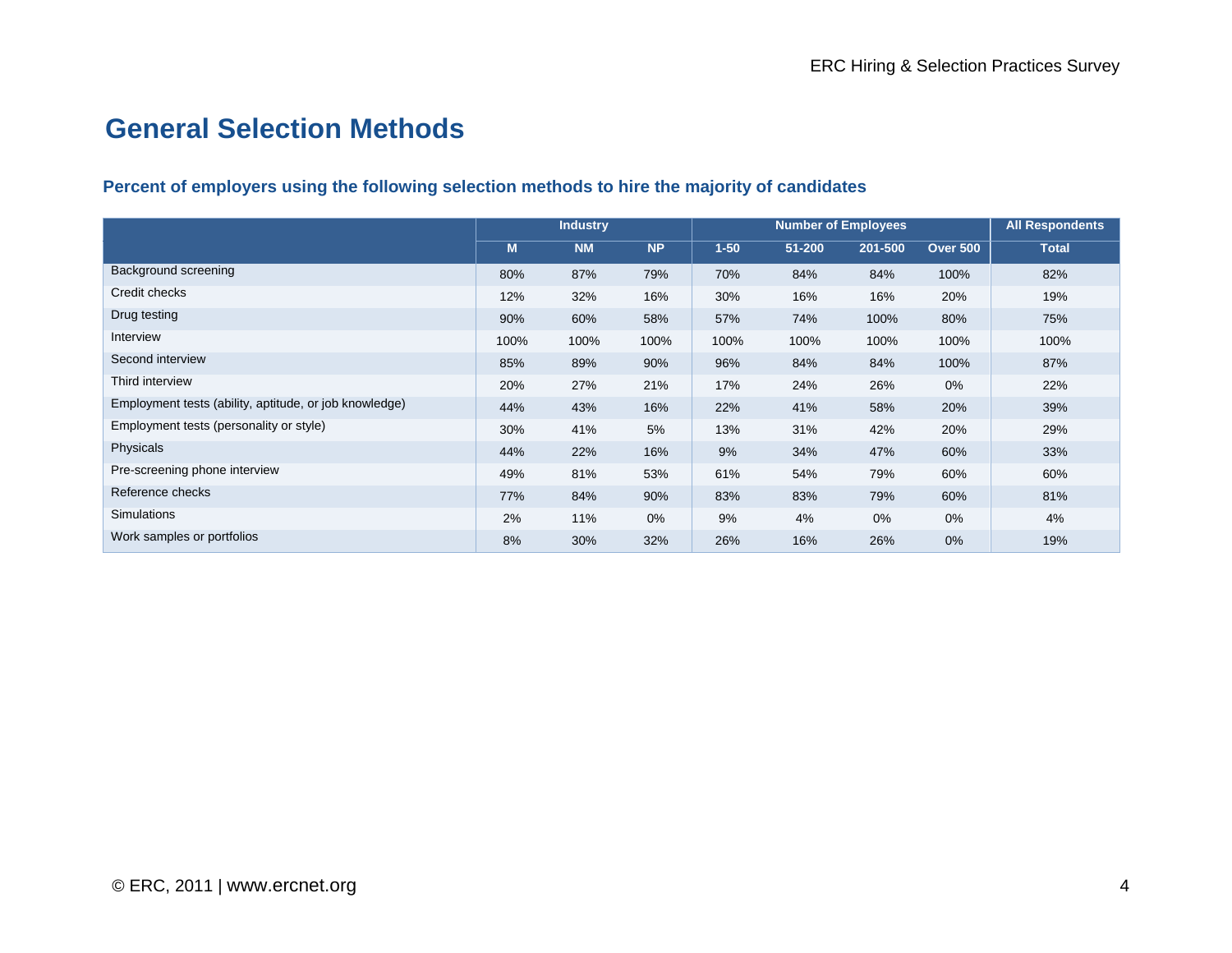## **Vendors used and recommended by respondents**

| <b>Type of selection method</b>                        | <b>Recommended Vendors</b>                                                                                                                                                                                                                                                                                                                                                                                                                                                                                                                                                                                                                                                      |
|--------------------------------------------------------|---------------------------------------------------------------------------------------------------------------------------------------------------------------------------------------------------------------------------------------------------------------------------------------------------------------------------------------------------------------------------------------------------------------------------------------------------------------------------------------------------------------------------------------------------------------------------------------------------------------------------------------------------------------------------------|
| Background checks                                      | Acxiom*, ADP, Allied Data, American Background Alliance, Asurint, Back Track*, Background Research Group,<br>Castlebranch, CBC Innovis, Chase Protective Corporation, Choicepoint, Cogent Systems Inc, Cole Group<br>Corporate Screening Services*, CrimCheck, Employee Screen IQ, E-Verify, GIS - General Information Services,<br>Informus, Intellicorp*, Intelligius, Kroll, MedGroup, Openonline, Pinkerton, Pre Check*, Professional PIs Inc., Safe<br>Guard, Screenpointe, Search First, Security Essentials, Staffing Solutions Enterprises, Superior Background<br>Screening, Tenable, Tricor Employment Screening, TrueScreen, Webcheck 4.0                            |
| Credit checks                                          | Acxiom*, ADP, BackTrack*, CBC Innovis, Choicepoint, Corporate Screening Services*, Kroll, Open on Line, Per<br>Check, Security Essentials, Search First, The Pre-Check Company, Tricor Employment Screening                                                                                                                                                                                                                                                                                                                                                                                                                                                                     |
| Drug tests                                             | ADP, Aultworks, Center for Corporate Health, Chase Protective Corporation, St. Vincent's Occupational Health<br>Center*, Concentra Medical Center*, Corporate Screening Services, Inc., East Side Occupational Med Center,<br>Employee Screen IQ, Euclid Hospital, LabCorp, Lake Health, Local Hospital / Medical Center, Lutheran Urgent<br>Care, MedExam, MedGroup, MedSource, MedTox, Medworks, Occu-Center*, Omega Labs, Parma Hospital:<br>Employers Health Source, Per Check, Quest Diagnostics, Safety Controls Technology, Solon Occupational<br>Medical Center, Southwest Urgicare, Staffing Solutions Enterprises, Summa Center for Corporate Health*, Work<br>Health |
| Employment tests (ability, aptitude, or job knowledge) | In-house test developed by vendor*, Bennett Mechanical Comprehension Test, HBMA, Human Capital<br>Assessments, Industrial Edge, Kenexa Prove-It, Kurlan sales assessment, LCCC, London House, Nesco<br>Temporary Agency, NOCTI, Pradco, Profiles International*, Proveit, SHL Solutions, Tooling University,<br>Wonderlic*, Work Keys                                                                                                                                                                                                                                                                                                                                           |
| Employment tests (personality or style)                | Caliper, Candidate Resources, Inc., CMA Consulting, ERC, Forte Institute, Human Capital Assessments, Omnia,<br>Pradco, Predictive Index, Profiles International, PSI view point 6, PsyMax, Select Linx, Watterson and Associates                                                                                                                                                                                                                                                                                                                                                                                                                                                |
| Reference checks                                       | Acxiom, BackTrack, Corporate Screening Services, Intellicorp, Pre Check, Security Essentials, Search First,<br>TrueScreen                                                                                                                                                                                                                                                                                                                                                                                                                                                                                                                                                       |

\* = indicates most commonly used and recommended vendors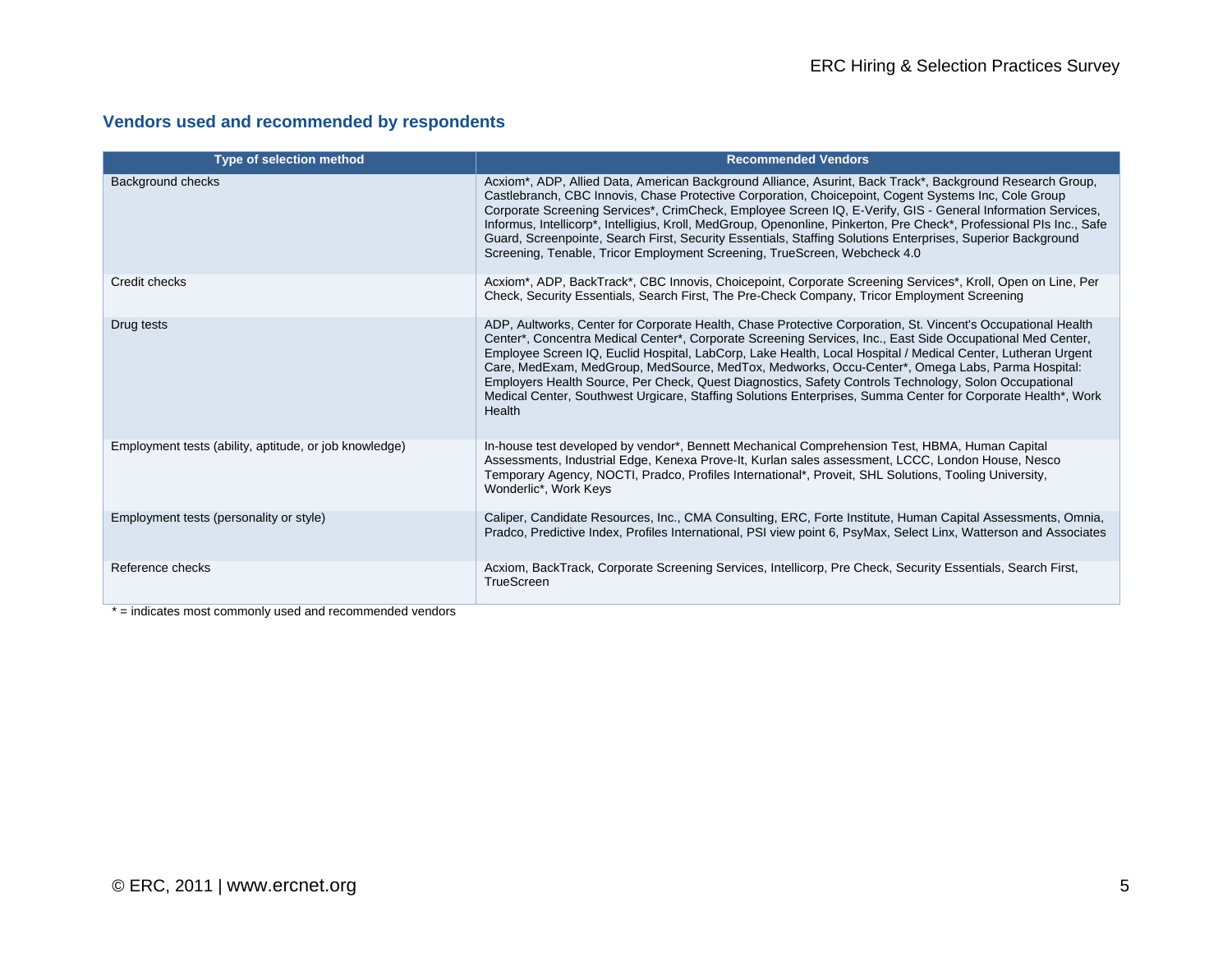# **Reference, Background, & Credit Checks**

## **Percent of employers evaluating the following information in reference checks**

|                                                       | <b>Industry</b> |           |           |          | <b>All Employers</b> |         |                 |              |
|-------------------------------------------------------|-----------------|-----------|-----------|----------|----------------------|---------|-----------------|--------------|
|                                                       | M               | <b>NM</b> | <b>NP</b> | $1 - 50$ | 51-200               | 201-500 | <b>Over 500</b> | <b>Total</b> |
| Place of previous employment                          | 75%             | 81%       | 84%       | 83%      | 77%                  | 84%     | 60%             | 79%          |
| Dates of previous employment                          | 77%             | 84%       | 95%       | 83%      | 81%                  | 84%     | 80%             | 82%          |
| Job title or position held                            | 72%             | 84%       | 95%       | 83%      | 77%                  | 84%     | 80%             | 80%          |
| Job description or responsibilities                   | 48%             | 68%       | 47%       | 57%      | 60%                  | 37%     | 20%             | 54%          |
| Salary or wage                                        | 44%             | 46%       | 47%       | 30%      | 49%                  | 53%     | 40%             | 45%          |
| Opinions about job performance                        | 64%             | 87%       | 74%       | 83%      | 74%                  | 53%     | 80%             | 73%          |
| Opinions about personality, fit, style, or motivation | 38%             | 60%       | 58%       | 61%      | 47%                  | 37%     | 40%             | 48%          |

#### **Other information evaluated in reference checks**

- Re-hire eligibility
- Attendance
- **Integrity**
- Advancements
- Educational attainment

#### **Percent of employers conducting reference checks in-house or with vendors**

|                | <i>Industry</i> |           |           |          | <b>All Employers</b> |         |                 |              |
|----------------|-----------------|-----------|-----------|----------|----------------------|---------|-----------------|--------------|
|                | M               | <b>NM</b> | <b>NP</b> | $1 - 50$ | 51-200               | 201-500 | <b>Over 500</b> | <b>Total</b> |
| In-house       | 65%             | 82%       | 83%       | 84%      | 73%                  | 63%     | 75%             | 74%          |
| Through vendor | 35%             | 18%       | 17%       | 16%      | 27%                  | 38%     | 25%             | 27%          |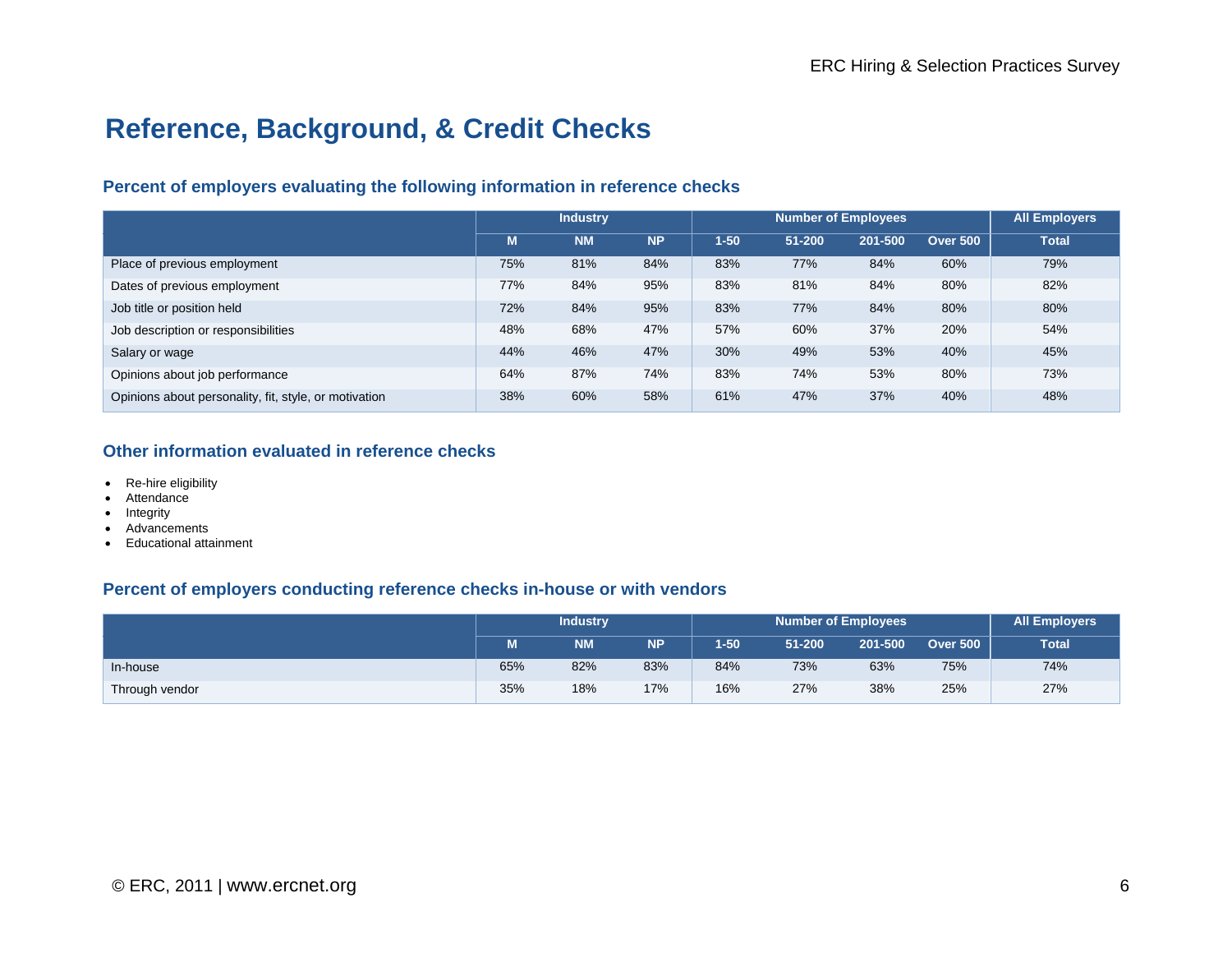## **Percent of employers that use background screenings to hire for all positions**

|     | <b>Industry</b> |           |           |      | <b>All Employers</b> |         |                 |              |
|-----|-----------------|-----------|-----------|------|----------------------|---------|-----------------|--------------|
|     |                 | <b>NM</b> | <b>NP</b> | 1-50 | 51-200               | 201-500 | <b>Over 500</b> | <b>Total</b> |
| Yes | 92%             | 74%       | 94%       | 68%  | 89%                  | 94%     | 100%            | 86%          |
| No  | 8%              | 27%       | 6%        | 32%  | 12%                  | 6%      | 0%              | 14%          |

## **If no, positions in which background screenings are used**

- Management
- Executive
- Sales
- Money and inventory processing positions
- Field positions
- Factory positions

#### **Percent of employers that use credit checks to hire for all positions**

|           | <i>Industry</i> |           |           |          | <b>All Employers</b> |         |                 |              |
|-----------|-----------------|-----------|-----------|----------|----------------------|---------|-----------------|--------------|
|           | М               | <b>NM</b> | <b>NP</b> | $1 - 50$ | 51-200               | 201-500 | <b>Over 500</b> | <b>Total</b> |
| Yes       | 18%             | 39%       | 13%       | 42%      | 32%                  | 0%      | 0%              | 26%          |
| <b>No</b> | 82%             | 61%       | 88%       | 58%      | 68%                  | 100%    | 100%            | 74%          |

#### **If no, positions in which credit checks are used**

- Executive
- Management
- Financial
- Accounting
- Payroll
- Sales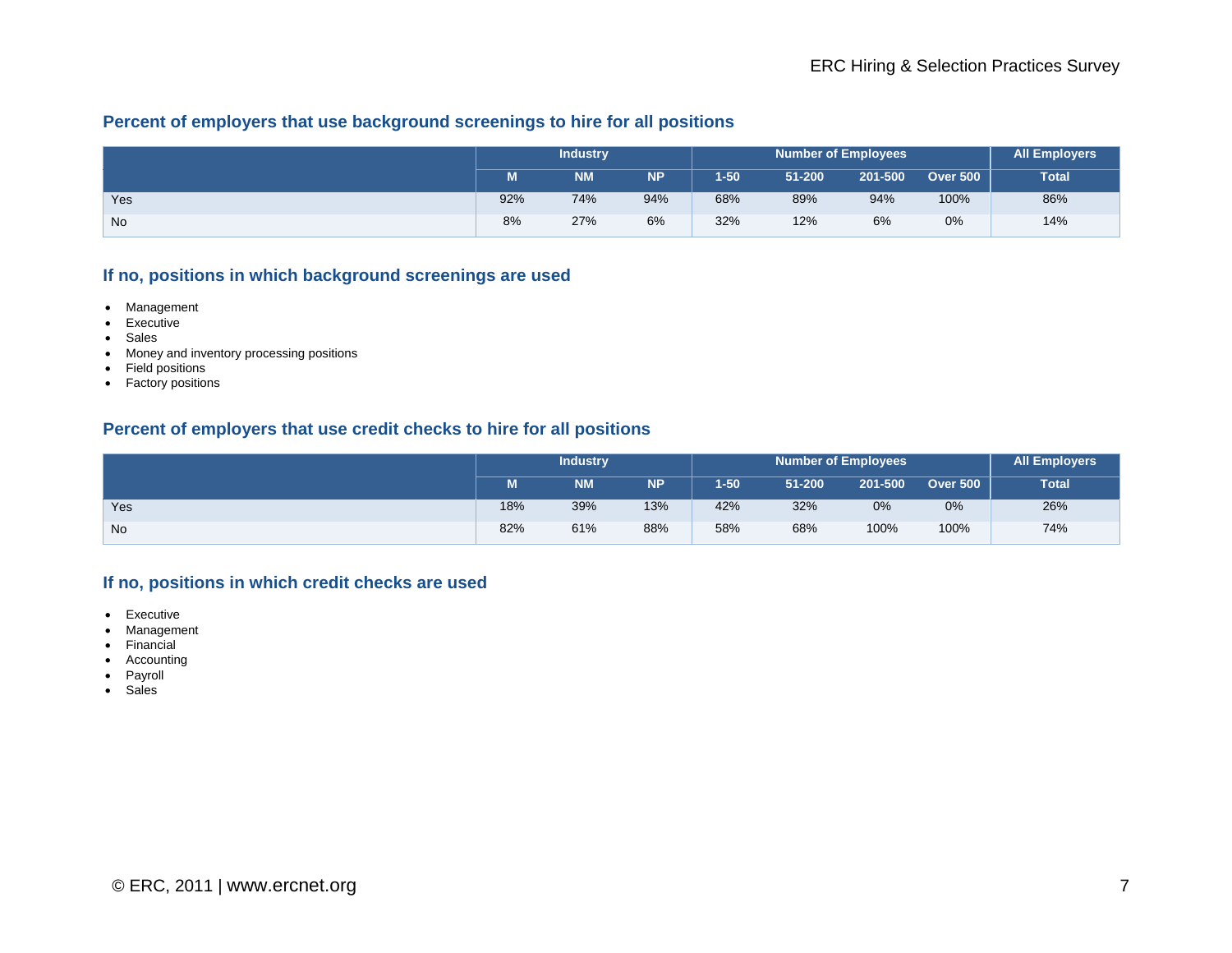# **Drug Tests**

#### **Percent of employers that conduct drug testing for the following situations**

|                                                    | <b>Industry</b> |           |           |      | All Employers |         |                 |              |
|----------------------------------------------------|-----------------|-----------|-----------|------|---------------|---------|-----------------|--------------|
|                                                    | M               | <b>NM</b> | <b>NP</b> | 1-50 | 51-200        | 201-500 | <b>Over 500</b> | <b>Total</b> |
| Random drug testing                                | 36%             | 16%       | 37%       | 9%   | 30%           | 47%     | 60%             | 30%          |
| Drug testing only if there is reasonable suspicion | 69%             | 49%       | 63%       | 39%  | 57%           | 95%     | 100%            | 62%          |
| Drug testing post-incident                         | 80%             | 49%       | 58%       | 39%  | 67%           | 100%    | 60%             | 67%          |
| Follow-up drug testing                             | 48%             | 14%       | 37%       | 4%   | 39%           | 58%     | 40%             | 35%          |

#### **Follow-up actions or procedures taken when drug testing fails in any situations**

*(In order of most common; specific/full policies available upon request)*

- Referral to Employee Assistance Program (EAP)
- Termination
- Mandatory substance abuse treatment or counseling
- Second chance or last chance agreement
- Suspension
- Other disciplinary action/corrective action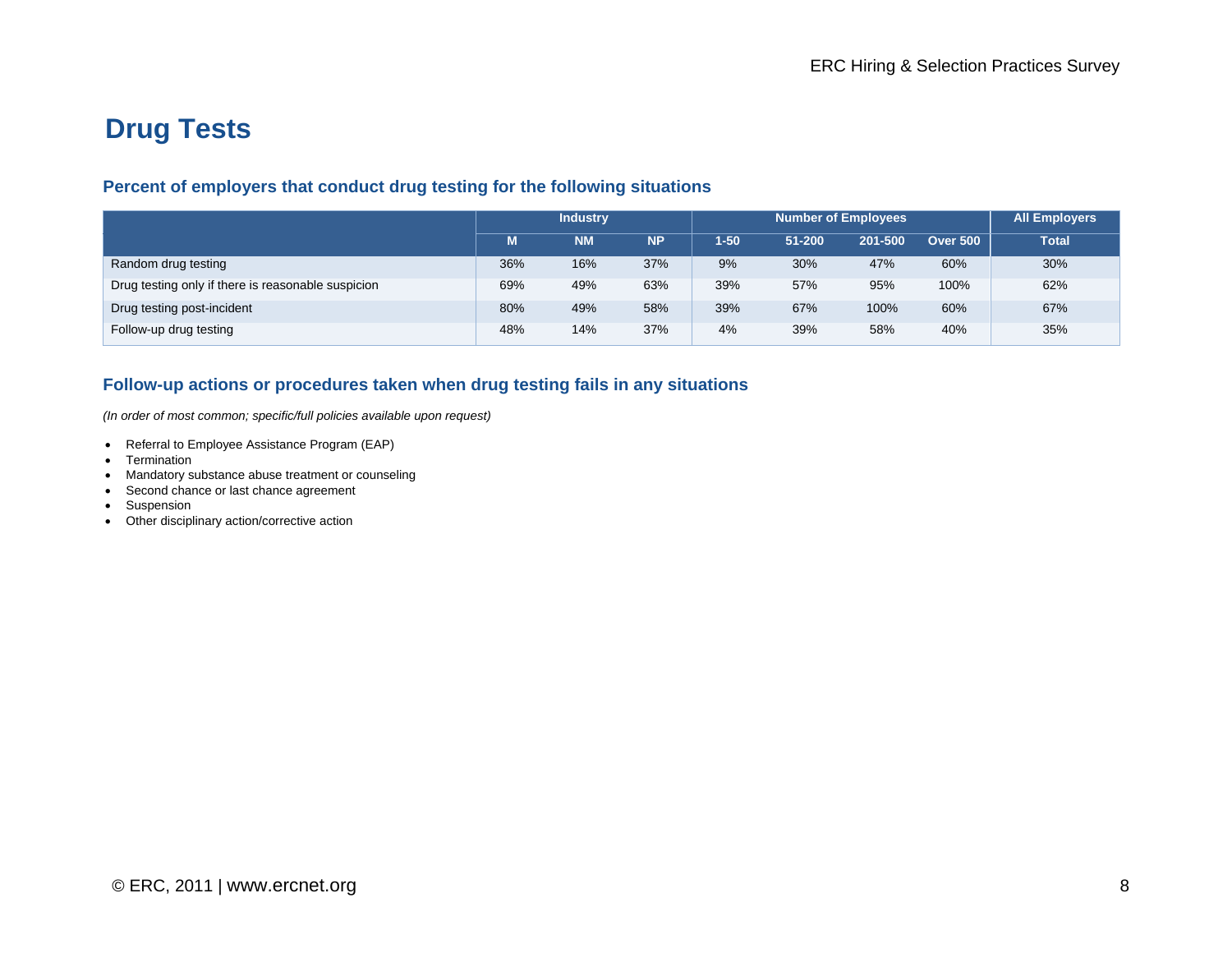# **Employment Tests**

## **Percent of employers that use employment tests for the following positions**

|                             | <b>Industry</b> |           |           |          | <b>Number of Employees</b> | <b>All Employers</b> |                 |              |
|-----------------------------|-----------------|-----------|-----------|----------|----------------------------|----------------------|-----------------|--------------|
|                             | M               | <b>NM</b> | <b>NP</b> | $1 - 50$ | 51-200                     | 201-500              | <b>Over 500</b> | <b>Total</b> |
| Administrative/Clerical     | 31%             | 30%       | 32%       | 17%      | 34%                        | 21%                  | 80%             | 31%          |
| Engineering                 | 25%             | 3%        | 0%        | 4%       | 13%                        | 32%                  | 0%              | 14%          |
| Information Technology (IT) | 21%             | 32%       | 11%       | 22%      | 21%                        | 26%                  | 40%             | 23%          |
| <b>Sales</b>                | 25%             | 27%       | 0%        | 13%      | 23%                        | 26%                  | 20%             | 21%          |
| <b>Customer Service</b>     | 20%             | 32%       | 0%        | 13%      | 21%                        | 26%                  | 20%             | 21%          |
| Production                  | 39%             | 14%       | 0%        | 9%       | 26%                        | 47%                  | 0%              | 25%          |
| Maintenance                 | 28%             | 5%        | 0%        | 4%       | 14%                        | 42%                  | 0%              | 16%          |
| Management                  | 25%             | 35%       | 26%       | 17%      | 27%                        | 37%                  | 60%             | 28%          |
| Executive                   | 25%             | 30%       | 16%       | 13%      | 23%                        | 42%                  | 40%             | 25%          |

### **Other positions for which employment tests are used**

- Accounting
- Electrician
- Field Support
- HR
- Inspection
- Inventory
- Law Enforcement

## **Specific assessments used in the hiring process**

- Aptitude
- Competency and leadership
- Comprehension, proofreading and spelling
- Computer, typing, and writing
- General knowledge
- Job-specific knowledge
- Learning ability
- Marketing
- Professional
- Project Management
- Quality Control
- Shipping & Receiving
- Truck Drivers
- Machinist, welding, sewing, and electrical
- Mathematical skill or ability
- Mechanical ability
- Microsoft Office Tests (Word, Excel, etc.)
- Numerical and arithmetic reasoning
- Personality, behavior, and attitude
- Verbal reasoning
- Specific assessments cited: Caliper profile, CRIW Achiever Assessment, Counterproductive Behavior Index Assessment, Wonderlic, Predictive Index, Watson Glazer, Gordon Personality Profile, Profile XT, Pradco Indices, The Achiever Personality Profile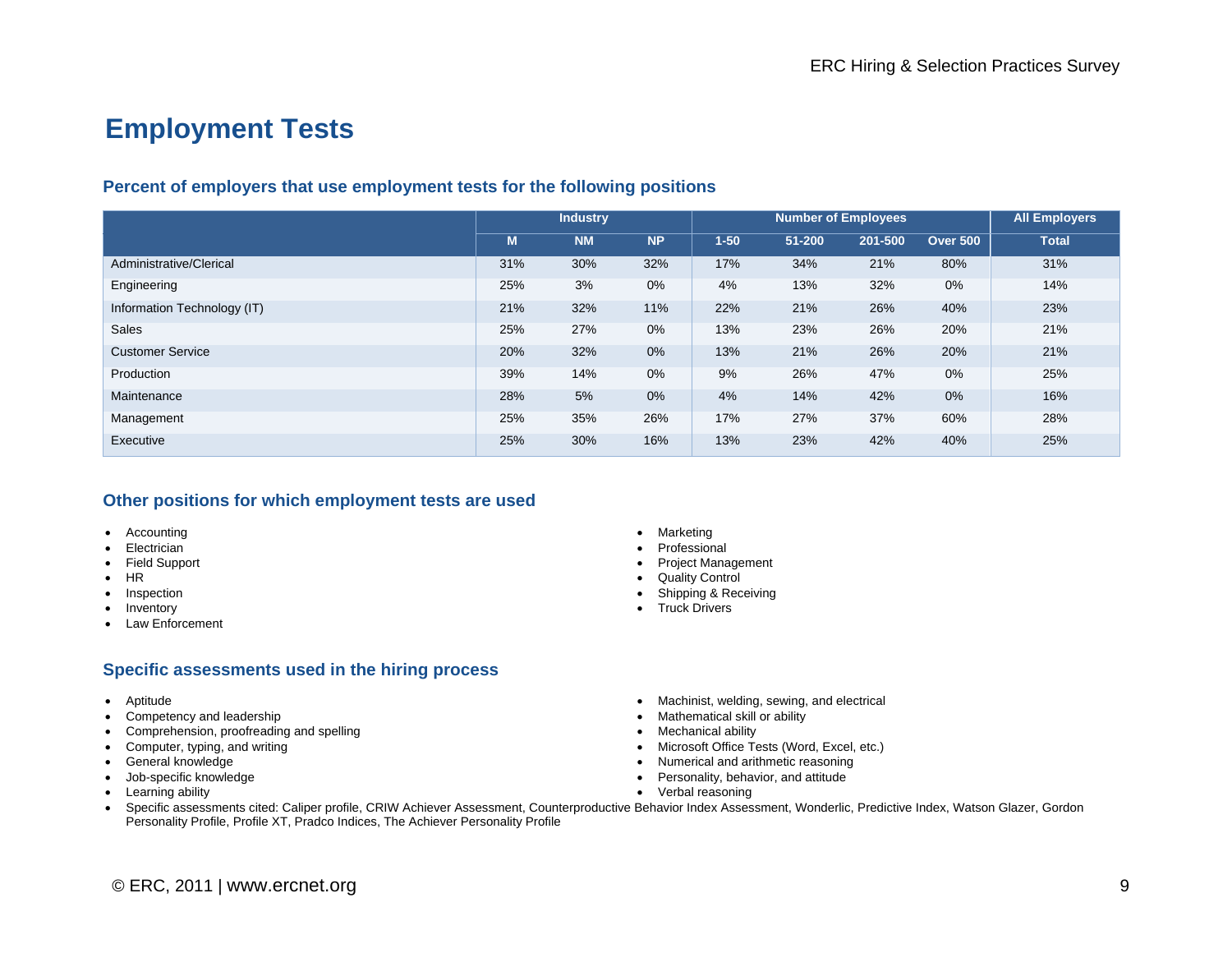# **Pre-Screening Interviews**

## **Types and standard questions asked in pre-screening interviews**

| <b>Type of question</b>                          | Specific questions asked by respondents                                                                                                                                                                                                                                                                                                                                                                                                                                                                                                                                                                                                                                                                           |
|--------------------------------------------------|-------------------------------------------------------------------------------------------------------------------------------------------------------------------------------------------------------------------------------------------------------------------------------------------------------------------------------------------------------------------------------------------------------------------------------------------------------------------------------------------------------------------------------------------------------------------------------------------------------------------------------------------------------------------------------------------------------------------|
| Background, experience, and job responsibilities | • Describe your work experience/education.<br>• Describe current or past job duties.<br>• What are your strengths?<br>• What were your job responsibilities at current/previous positions?<br>• What duties did you like most/least?<br>• What are your current job responsibilities?<br>• Walk me through your background.<br>• Tell us about your background and experience related to the job.<br>• Do your skills match our requirements?<br>• How do your skills match our job description?<br>• What are your current job responsibilities/typical day?<br>• Tell me about your current position.<br>• Share experience you've obtained in the specified field.<br>• What previous positions have you held? |
| Type of job, manager, and organization sought    | • What type of working environment are you looking for?<br>• What type of work are you seeking?<br>• What type of position are you looking for?<br>• What type of company do you want to work for?<br>• What do you look for in an employer? What criteria do you have?<br>• What kind of company are you looking to work for?<br>• What are you looking for in your next role?<br>• What are you looking for in a new employer?<br>• What are they looking for in their next job?<br>• What kind of position are you seeking?<br>• What you looking for in a manager/leader?                                                                                                                                     |
| Schedule, location, shift, and start date        | • Are you willing to relocate?<br>• Are you looking for full-time or part-time?<br>• Are you looking for full time?<br>• Are you willing to travel?<br>• Are there any times you are not available?<br>• Are you a tobacco user?<br>• What is your shift preference?<br>• Is this location acceptable?<br>• If selected, how soon would you like to begin?<br>• How soon are you looking to start?                                                                                                                                                                                                                                                                                                                |
| Knowledge about the organization                 | • What do you know of our company?<br>• What do you know about our company?<br>• What do you know about our company and products?<br>• How did you hear of our organization?                                                                                                                                                                                                                                                                                                                                                                                                                                                                                                                                      |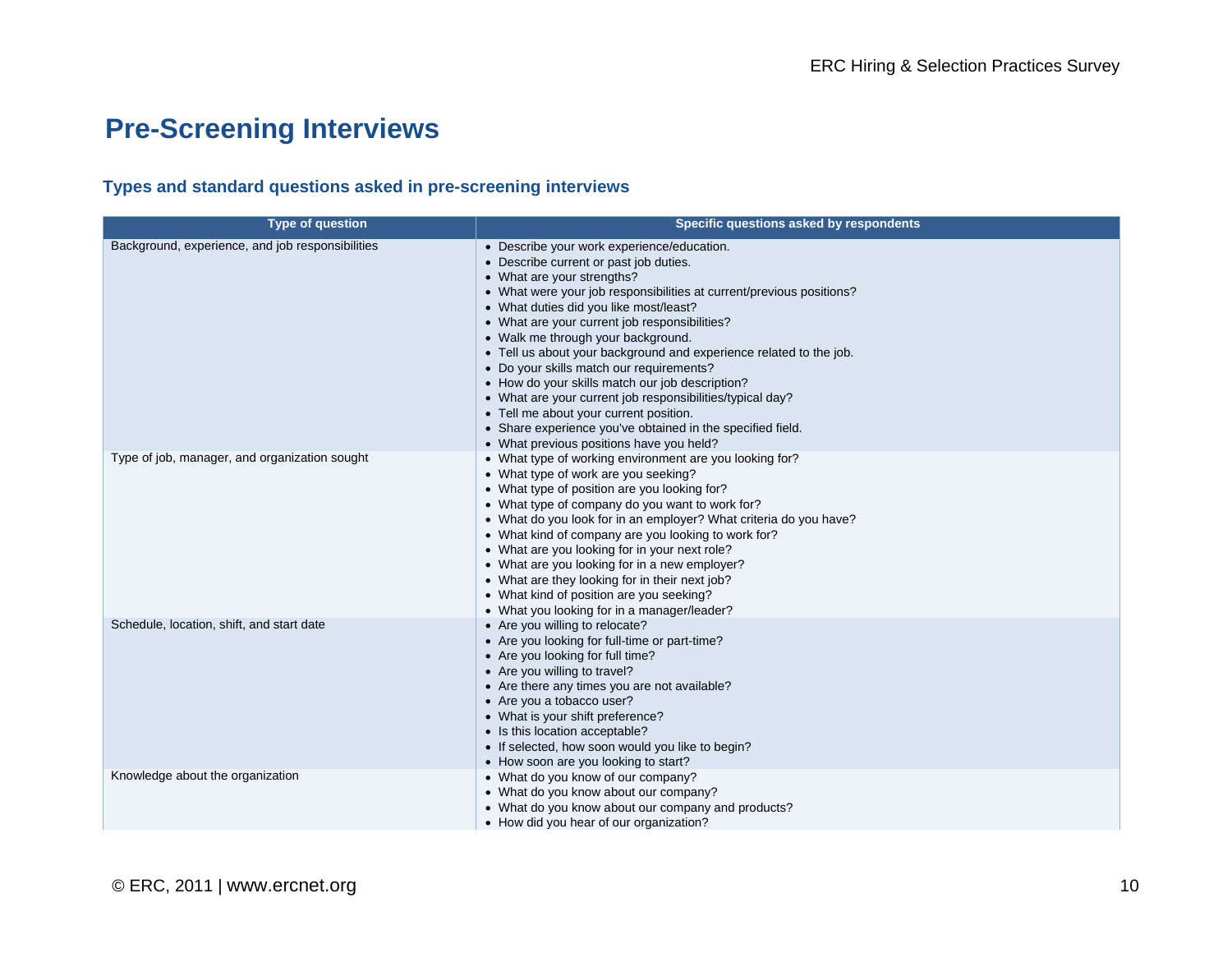| Type of question                         | Specific questions asked by respondents                                                                                                                                                                                                                                                                                                                                                                                                                                            |
|------------------------------------------|------------------------------------------------------------------------------------------------------------------------------------------------------------------------------------------------------------------------------------------------------------------------------------------------------------------------------------------------------------------------------------------------------------------------------------------------------------------------------------|
|                                          | • How did you find us?<br>• Have you researched our company?<br>• How can you contribute to the growth of our company?<br>• What kind of company are they looking to work for?                                                                                                                                                                                                                                                                                                     |
| Reason for leaving                       | • Why have you left previous places of employment?<br>• Why did you leave your previous employment, or why are you looking?<br>• Why are you looking to leave your current position?<br>• What was your reason for leaving your last two positions?<br>• What was your reason for leaving previous jobs?<br>• Why did your employment end?<br>• What was your reason for leaving prior positions/current?<br>• Are you currently working? If not, why did you leave your last job? |
| Reason for looking                       | • Why are you looking for a new position?<br>• Why are you currently looking for a new job?<br>• Why are you changing positions?<br>• What is your reason for applying with our company?<br>• Why do you want to work for us?<br>• Why did you choose us?<br>• What is the reason for your job search?<br>• Why you seeking a new employment opportunity?                                                                                                                          |
| Expected salary or compensation          | • What is your salary range?<br>• What is your desired salary range?<br>• What are your estimated salary goals?<br>• What are your salary requirements?<br>• What are your compensation requirements?<br>• What is your compensation history?<br>• What is your expected compensation?<br>• What have you been paid in the past?<br>• Are you willing to work for our pay rate?                                                                                                    |
| Interest in the position                 | • Why are you interested in this particular opportunity?<br>• What interested you about this position, why did you apply?<br>• What interested you about the job?<br>• Why does this position interest you?<br>• Why are you interested in working at our organization?<br>• What caught your interest in our position?<br>• Why did you apply for this position?                                                                                                                  |
| Work quality                             | • Provide some specific examples of how your skills were applied to produce exceptional results.<br>• What qualities do you possess that would make you a valuable employee?<br>• What do you consider to be your best work quality?<br>• How do you stay up on current trends in your field?<br>• Are you currently employed?                                                                                                                                                     |
| Career goals, management, and motivation | • What are your career goals for today and in 5 years?<br>• What are your goals?<br>• What motivates you?<br>• What type of manager do you work best with?<br>• Tell me about the best relationship you've had with a manager; what are you looking for in your next manager?                                                                                                                                                                                                      |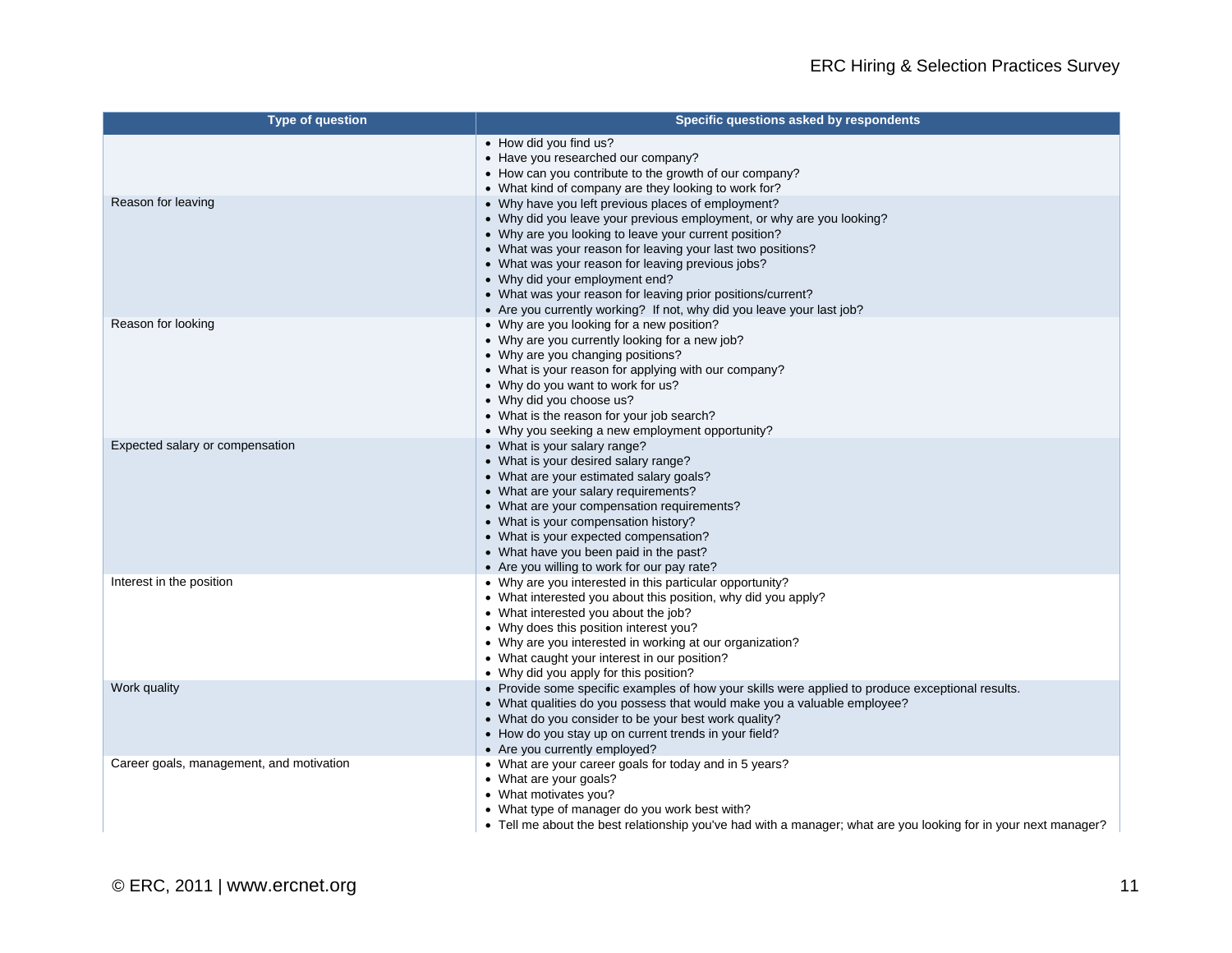| <b>Type of question</b>                               | Specific questions asked by respondents                                                                                                                                                                                                                  |
|-------------------------------------------------------|----------------------------------------------------------------------------------------------------------------------------------------------------------------------------------------------------------------------------------------------------------|
|                                                       | • Which job did you like the best and why that you have listed on your application?                                                                                                                                                                      |
| Effectiveness of employment advertising and marketing | • What attracted you to the ad?<br>• What appealed to you about our ad?<br>• How did you hear about our job opening?<br>• What are you looking for in a new position and in the future?<br>• What is your overall professional background and expertise? |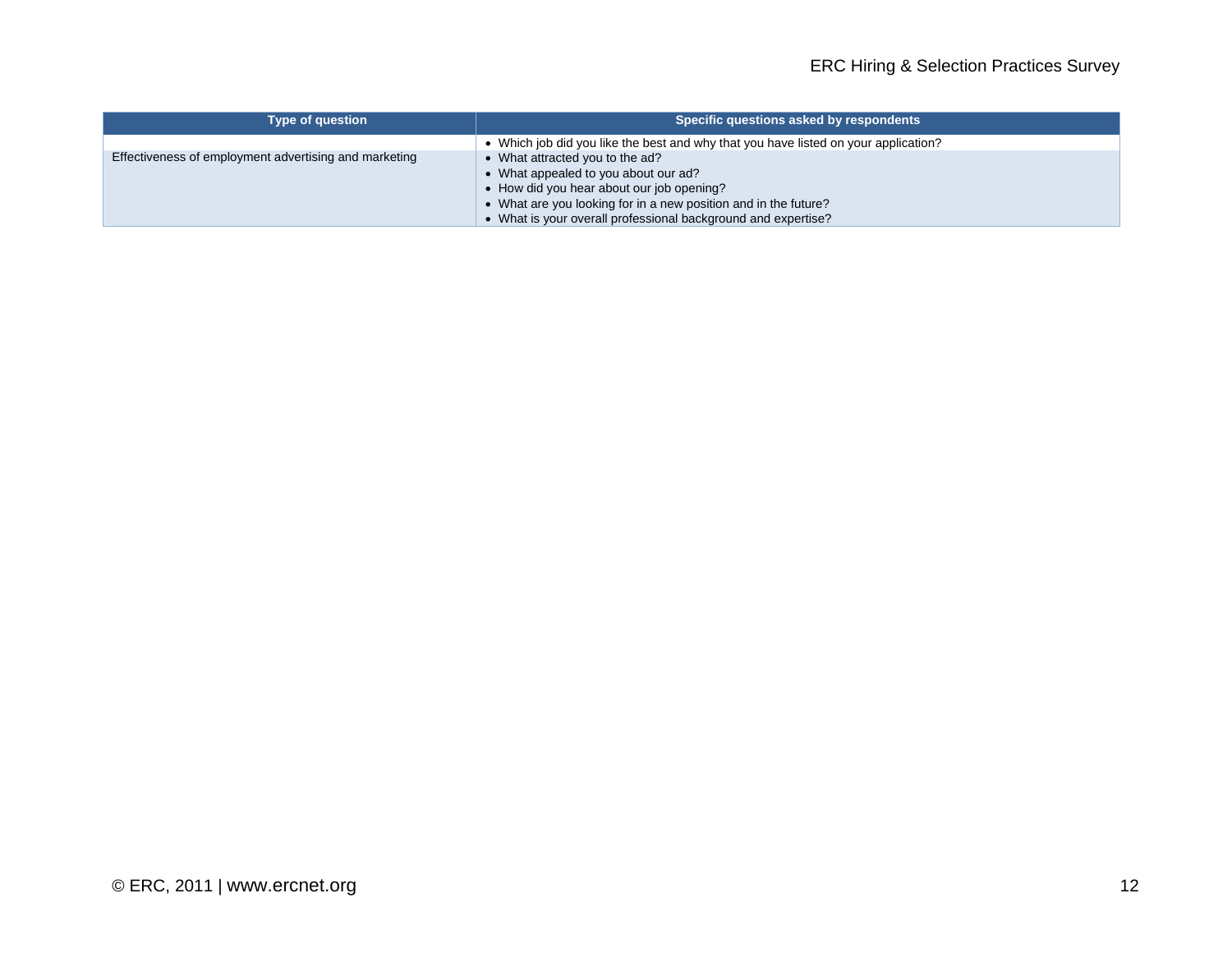# **Hiring Decisions**

#### **Percent of employers that communicate if testing or screening results adversely affected their decision to not select a candidate for a position**

|                                                    | <b>Industry</b> |           |           |          | All Employers |         |                 |              |
|----------------------------------------------------|-----------------|-----------|-----------|----------|---------------|---------|-----------------|--------------|
|                                                    | М               | <b>NM</b> | <b>NP</b> | $1 - 50$ | 51-200        | 201-500 | <b>Over 500</b> | <b>Total</b> |
| Background screening                               | 44%             | 54%       | 53%       | 39%      | 49%           | 63%     | 40%             | 49%          |
| Credit checks                                      | 16%             | 27%       | 16%       | 26%      | 17%           | 21%     | 20%             | 20%          |
| Drug testing                                       | 74%             | 41%       | 63%       | 39%      | 59%           | 90%     | 100%            | 62%          |
| Employment tests (ability, aptitude, or knowledge) | 13%             | 5%        | 26%       | 13%      | 7%            | 26%     | 40%             | 13%          |
| Pre-employment testing (personality or style)      | 5%              | 0%        | 0%        | 4%       | 1%            | 5%      | 0%              | 3%           |
| Reference checks                                   | 8%              | 11%       | 11%       | 13%      | 10%           | 5%      | 0%              | 9%           |

#### **Percent of employers that indicate the following as reasons that they would not hire a candidate**

|                                                                                 | <b>Industry</b> |           |           |          | <b>All Employers</b> |         |                 |              |
|---------------------------------------------------------------------------------|-----------------|-----------|-----------|----------|----------------------|---------|-----------------|--------------|
|                                                                                 | М               | <b>NM</b> | <b>NP</b> | $1 - 50$ | 51-200               | 201-500 | <b>Over 500</b> | <b>Total</b> |
| Job candidate is a smoker; our organization has a no smoker<br>hiring policy    | 10%             | 11%       | 0%        | 4%       | 11%                  | 5%      | 0%              | 9%           |
| Job candidate's current or previous salary (as reported on<br>application)      | 36%             | 41%       | 37%       | 30%      | 39%                  | 47%     | 20%             | 38%          |
| Job candidate's indication or request to not call a past or current<br>employer | 13%             | 22%       | 11%       | 17%      | 13%                  | 21%     | 20%             | 15%          |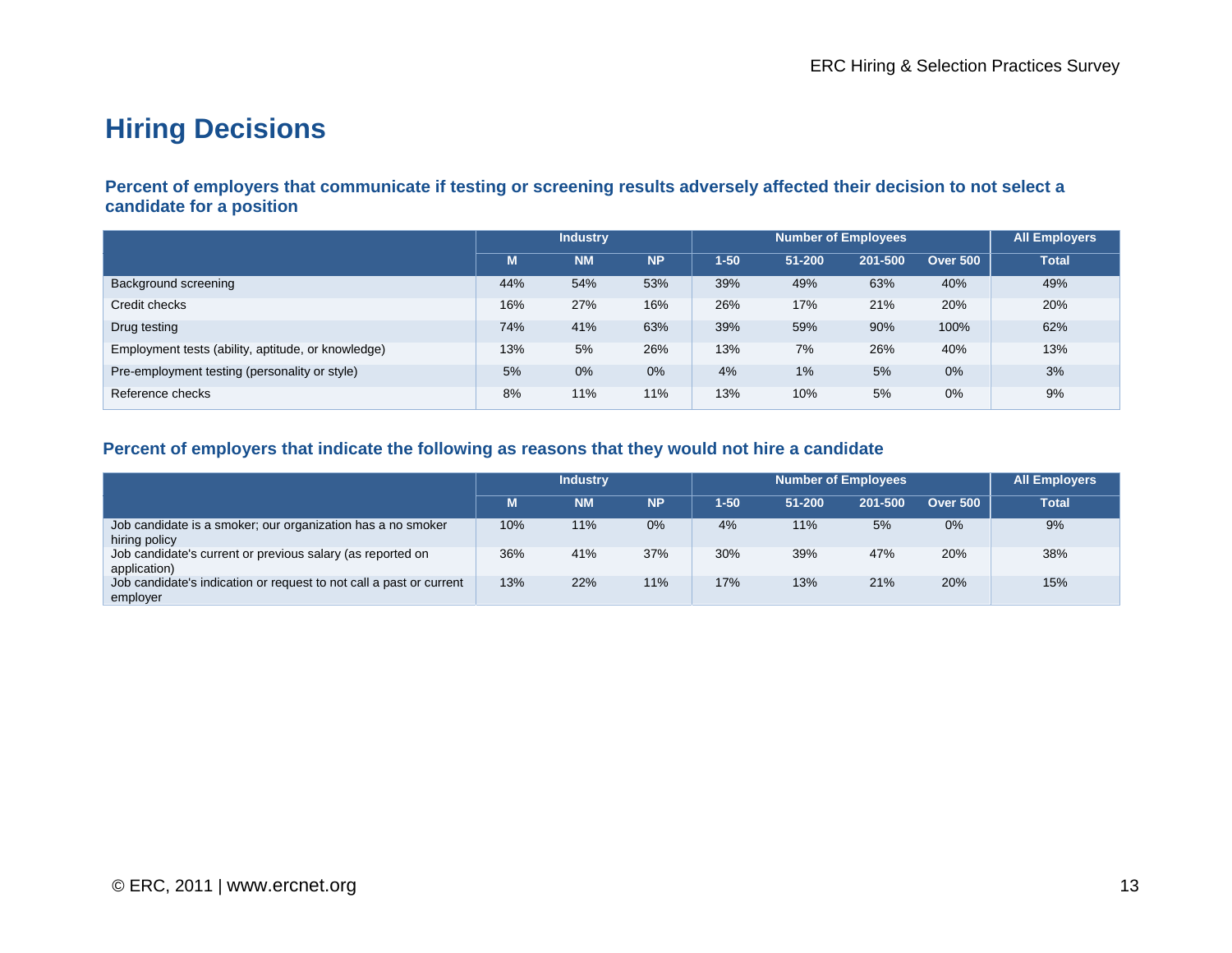# **Sign-On & Employee Referral Bonuses**

#### **Percent of employers who provide sign-on bonuses**

|           | <b>Industry</b> |           |           |          | <b>All Employers</b> |         |                 |       |
|-----------|-----------------|-----------|-----------|----------|----------------------|---------|-----------------|-------|
|           |                 | <b>NM</b> | <b>NP</b> | $1 - 50$ | 51-200               | 201-500 | <b>Over 500</b> | Total |
| Yes       | 15%             | 29%       | 11%       | 18%      | 18%                  | 28%     | 0%              | 19%   |
| <b>No</b> | 85%             | 71%       | 90%       | 82%      | 82%                  | 72%     | 100%            | 81%   |

#### **Types of jobs for which sign-on bonuses are provided and the average amount of the bonus offered**

- Commercial Sales Manager and QC Lab Manager (no average amount)
- Decided upon on a case-by-case basis (job-specific; candidate specific)
- Die Setter, Die Maker (Range: \$250 \$1000 depending on skill level and shift desired)
- Engineering
- Engineering (Range: \$2500-\$10,000 with average around \$3500)
- Extra time-off if new employee will be having a vacation soon after hire
- Hard-to-fill positions (Director role)
- Management (Range: \$1,000 to \$5,000)
- Middle and upper management jobs (Average: \$10,000)
- Professional (\$2,000), Managerial (\$2,500), Executive (\$15,000)
- Sparingly but for insurance coverage/COBRA if an issue.
- Upper management. Extra vacation time and/or a monetary amount that varies.
- Very limited on position difficult to fill and candidate may incur other expenses by accepting position. (relocation, loss bonus)
- Would consider in rare situations for management positions (e.g., to 'buy someone out of' a bonus they would receive shortly if they remained with their current employer)

#### **Percent of employers who provide employee referral bonuses**

|           | <b>Industry</b> |           |           |          | <b>Number of Employees</b> | <b>All Employers</b> |                 |              |
|-----------|-----------------|-----------|-----------|----------|----------------------------|----------------------|-----------------|--------------|
|           | M               | <b>NM</b> | <b>NP</b> | $1 - 50$ | 51-200                     | 201-500              | <b>Over 500</b> | <b>Total</b> |
| Yes       | 36%             | 60%       | 22%       | 26%      | 43%                        | 53%                  | 40%             | 41%          |
| <b>No</b> | 64%             | 41%       | 78%       | 74%      | 57%                        | 47%                  | 60%             | 59%          |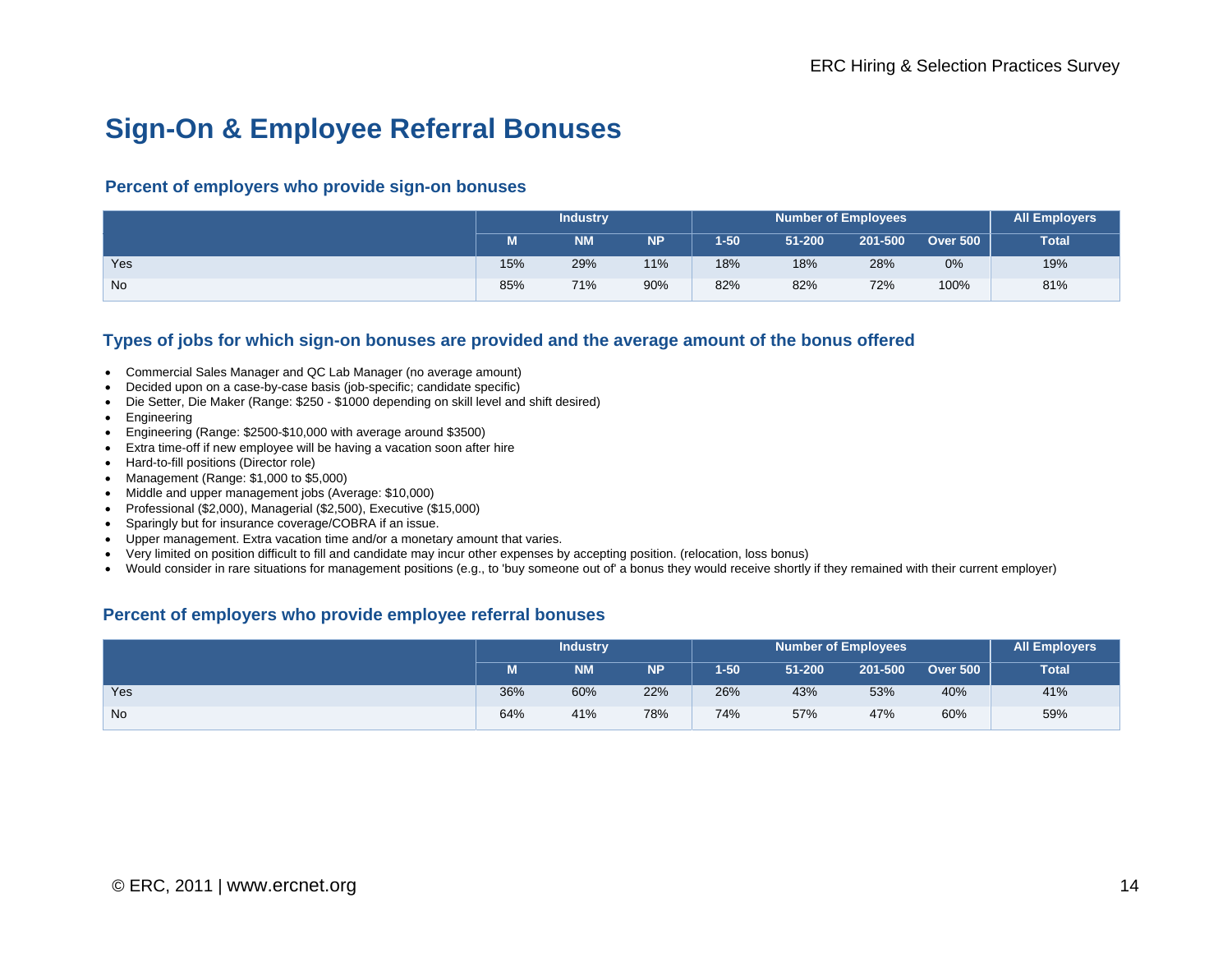## **Maximum amounts of employee referral bonuses offered**

| <b>Maximum bonus amount awarded</b> | Description of policy and amount of employee referral bonus                                                                                                                                                                                                                                                                                                                                                                                                                                                                                                                                                                                                                                                                                                                        |
|-------------------------------------|------------------------------------------------------------------------------------------------------------------------------------------------------------------------------------------------------------------------------------------------------------------------------------------------------------------------------------------------------------------------------------------------------------------------------------------------------------------------------------------------------------------------------------------------------------------------------------------------------------------------------------------------------------------------------------------------------------------------------------------------------------------------------------|
| Less than \$100                     | \$50 after 3 months of employment<br>\$50 after 6 months of employment<br>\$50 after 90 days in position<br>\$50<br>\$75 after 60 months of employment                                                                                                                                                                                                                                                                                                                                                                                                                                                                                                                                                                                                                             |
| \$100                               | \$50 at 90 days and a second \$50 at 6 months<br>\$25 upon hire and \$75 after 90 days. We have a raffle for an iPod as well during our busy hiring season<br>\$100 after employee works 90+ days<br>\$100 for referral who remain employed past probation period<br>\$100 recruitment bonus to members of one of our unions if referred new hire works at least 90 calendar days.<br>\$100<br>\$100; Application must have referring employee's name written on it. Applicant must earn direct hire and<br>maintain employment for at least 90 days.                                                                                                                                                                                                                              |
| \$150                               | Employee who refers a candidate who we hire can earn bonus over the 1st yr of new hire's employment.<br>Referring employee gets \$25 after 90 days / another \$50 after 6 months / and \$75 if new hire stays 1 yr = total<br>of \$150 Bonus is paid thru payroll to referring employee.                                                                                                                                                                                                                                                                                                                                                                                                                                                                                           |
| \$200                               | \$200 after 90 days<br>\$200 bonus if referred employee completes 90 days. Employee must be proactive in providing referral(provide<br>HR info) prior to application, applicant must put employee's name on referred by section of application<br>\$200 for referral when new hire reaches 90 days of employment.<br>\$200 if the referred is here after 1 year employment. The payments are broken down: \$25 after 90 days; \$75<br>after 180 days and \$100 after 360 days<br>\$200 to employee after referral successfully employed for 3 months                                                                                                                                                                                                                               |
| \$250                               | \$250 after 6 months<br>\$250 after 90 days<br>\$250 after one year<br>\$250 on hire date<br>\$250 if employee hired stays with company 500 hours<br>\$100-\$250 after the hire celebrates their first anniversary with us<br>Applicant indicates employee's name on Employment Application. Ask during the interview if anyone who is<br>currently working at XXX referred them. If hired, employee receives \$250 (taxable) after new hire completes<br>their Introductory Employment Period (usually 90 days; longer if IEP is extended).                                                                                                                                                                                                                                       |
| \$400                               | \$300 paid after 90 days; \$100 paid if new employee still employed after 1 year                                                                                                                                                                                                                                                                                                                                                                                                                                                                                                                                                                                                                                                                                                   |
| \$500                               | \$500 for clerical/administrative positions filled<br>\$500 if employee stays working for us for 90 days<br>\$500 for skilled positions<br>\$250 net upon hire and \$250 net after 6 months<br>\$500 only for RPh<br>\$500; \$100 is paid on referrals hire date, then balance of \$400 is paid when new employees completes 6<br>months of service.<br>Generally \$500 for referred candidate hired paid after 90 days of continuous employment.<br>If a referred candidate is hired, \$500 bonus is paid to referring employee once new hire completes 90 days of<br>satisfactory employment and both parties are still employed in good standing at company.<br>A recruiting award of \$500.00 will be paid to a current, regular full-time or part-time Company employee whose |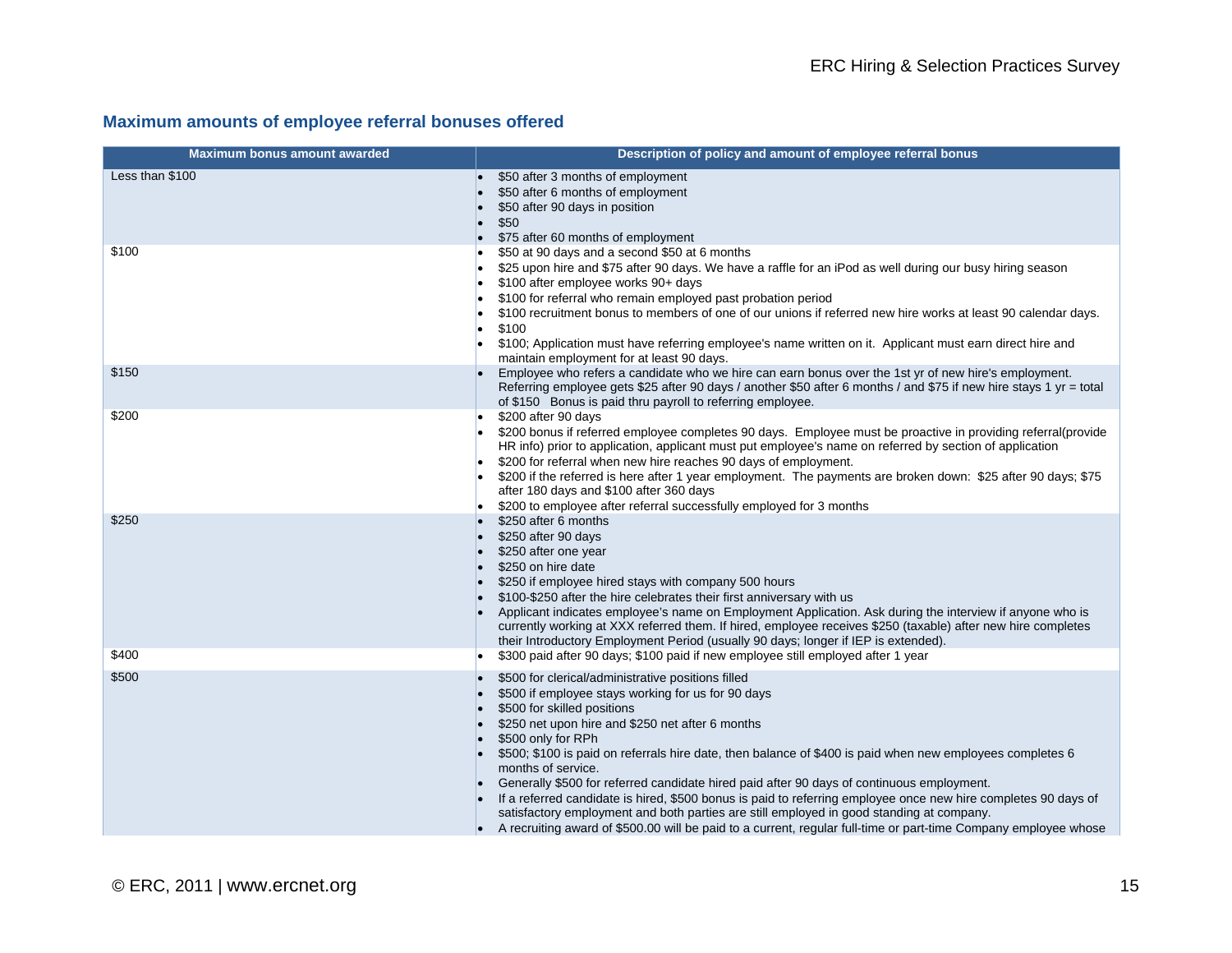| Maximum bonus amount awarded | Description of policy and amount of employee referral bonus                                                                                                                                                                                                                                                                                                                                                                                                                                                                                                                                                           |
|------------------------------|-----------------------------------------------------------------------------------------------------------------------------------------------------------------------------------------------------------------------------------------------------------------------------------------------------------------------------------------------------------------------------------------------------------------------------------------------------------------------------------------------------------------------------------------------------------------------------------------------------------------------|
|                              | recommendation of another person for employment leads to the hiring and continued employment of that<br>person. Paid out in three installments. 100.00 immediately, \$200 after 3 months, \$200 after 6 months.                                                                                                                                                                                                                                                                                                                                                                                                       |
| \$750                        | \$250 when person is hired, \$250 after 90 days and the final \$250 after 6 months; total of \$750                                                                                                                                                                                                                                                                                                                                                                                                                                                                                                                    |
| \$1,000                      | \$1000 for technical, management, sales positions filled. In all cases, employee must be employed for 90 days<br>before referral bonus is paid out.<br>Can range up to \$1,000 - \$5,000 for difficult to fill positions<br>\$1,000 if on for 90 days<br>\$1,000 if employee stays for 3 months<br>\$1,000 to the referring employee once the new employee has been on payroll for six months<br>Up to \$1,000 for management<br>For qualified candidates that reach the face to face portion, a \$25 gift card, for placement and successful<br>completion of 90 days of employment, \$1000 paid to current employee |
| \$1,500                      | \$1,500 if referral hired; \$750 on hire; \$750 after 90 days                                                                                                                                                                                                                                                                                                                                                                                                                                                                                                                                                         |
| \$2,500                      | \$2,500 for a referral. Paid out after the candidate has been employed for 90 days.                                                                                                                                                                                                                                                                                                                                                                                                                                                                                                                                   |
| $$5,000+$                    | Typically \$2000 to the referring employee after the new hire is employed 90 days; but \$5000 after 90 days and<br>another \$5000 after 12 months is the role is deemed 'critical' to fill                                                                                                                                                                                                                                                                                                                                                                                                                            |

## **Introductory Periods**

## **Percent of employers that have a probationary or introductory period in place for new-hires**

|           | <i>Industry</i> |           |           |          | <b>All Employers</b> |         |                 |              |
|-----------|-----------------|-----------|-----------|----------|----------------------|---------|-----------------|--------------|
|           | M               | <b>NM</b> | <b>NP</b> | $1 - 50$ | 51-200               | 201-500 | <b>Over 500</b> | <b>Total</b> |
| Yes       | 87%             | 68%       | 79%       | 74%      | 80%                  | 79%     | 100%            | 79%          |
| <b>No</b> | 13%             | 32%       | 21%       | 26%      | 20%                  | 21%     | 0%              | 21%          |

## **Percent of employers that have a probationary or introductory period of a certain number of days in place for new-hires**

|          |     | <b>Industry</b> |           |      | <b>All Employers</b> |         |                 |              |
|----------|-----|-----------------|-----------|------|----------------------|---------|-----------------|--------------|
|          | М   | <b>NM</b>       | <b>NP</b> | 1-50 | 51-200               | 201-500 | <b>Over 500</b> | <b>Total</b> |
| 60 days  | 16% | 0%              | 0%        | 6%   | 8%                   | 20%     | 0%              | 9%           |
| 90 days  | 80% | 96%             | 79%       | 88%  | 87%                  | 80%     | 60%             | 84%          |
| 120 days | 2%  | 0%              | 0%        | 0%   | 2%                   | 0%      | 0%              | 1%           |
| 180 days | 2%  | 4%              | 21%       | 6%   | 4%                   | 0%      | 40%             | 6%           |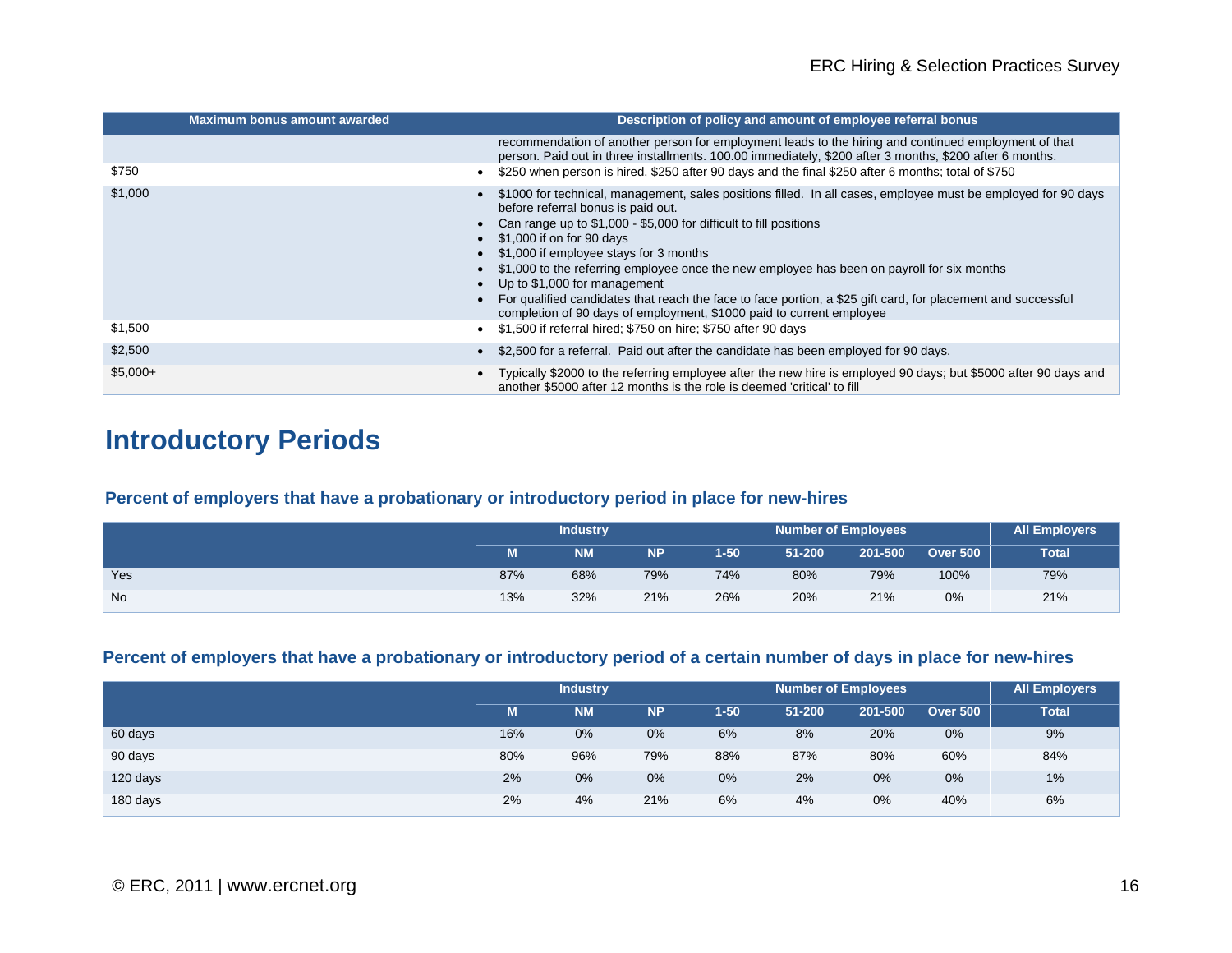# **Hiring Metrics**

**Average time to fill (average # of calendar days from the date a job requisition is approved to the date an offer is accepted by a hire)** 

|                                                | <b>Industry</b> |           |           |          | <b>All Employers</b> |         |                 |              |
|------------------------------------------------|-----------------|-----------|-----------|----------|----------------------|---------|-----------------|--------------|
|                                                | M.              | <b>NM</b> | <b>NP</b> | $1 - 50$ | 51-200               | 201-500 | <b>Over 500</b> | <b>Total</b> |
| Administrative/Clerical                        | 46              | 34        | 40        | 37       | 44                   | 36      | 38              | 41           |
| Engineering                                    | 74              | 62        | n/a       | 64       | 93                   | 47      | n/a             | 78           |
| Information Technology (IT)                    | 55              | 52        | 55        | 52       | 60                   | 43      | 34              | 54           |
| Professional (HR, Accounting, Marketing, etc.) | 54              | 50        | 55        | 54       | 55                   | 45      | 48              | 53           |
| <b>Sales</b>                                   | 45              | 60        | 40        | 64       | 49                   | 50      | 14              | 51           |
| <b>Customer Service</b>                        | 45              | 39        | 33        | 33       | 43                   | 46      | 29              | 41           |
| Production                                     | 26              | 29        | n/a       | 27       | 31                   | 17      | 8               | 27           |
| Maintenance                                    | 41              | 33        | 36        | 39       | 41                   | 38      | 24              | 39           |
| <b>Health and Human Service</b>                | n/a             | n/a       | 66        | 60       | 57                   | 68      | 90              | 62           |
| Management                                     | 70              | 60        | 74        | 59       | 75                   | 60      | 50              | 68           |
| Executive                                      | 97              | 71        | 78        | 85       | 89                   | 79      | 53              | 84           |

#### **Average percent of offers extended to candidates that were accepted in 2010**

|                                                           | Industrv |           |           |          | <b>Number of Employees</b> | <b>All Employers</b> |                 |       |
|-----------------------------------------------------------|----------|-----------|-----------|----------|----------------------------|----------------------|-----------------|-------|
|                                                           |          | <b>NM</b> | <b>NP</b> | $1 - 50$ | 51-200                     | 201-500              | <b>Over 500</b> | Total |
| Accepted offers extended to candidates that were accepted | 84%      | 89%       | 76%       | 68%      | 88%                        | 93%                  | 89%             | 84%   |

### **Average time to start (# of days)**

|                                   | <b>Industry</b> |           |                |          | <b>Number of Employees</b> | <b>All Employers</b> |                 |              |
|-----------------------------------|-----------------|-----------|----------------|----------|----------------------------|----------------------|-----------------|--------------|
|                                   | <b>B</b>        | <b>NM</b> | NΡ             | $1 - 50$ | 51-200                     | 201-500              | <b>Over 500</b> | <b>Total</b> |
| Average time to start (# of days) | ں ا             | $\sim$    | $\overline{ }$ | 14       | יי                         | 15                   |                 | ۱4           |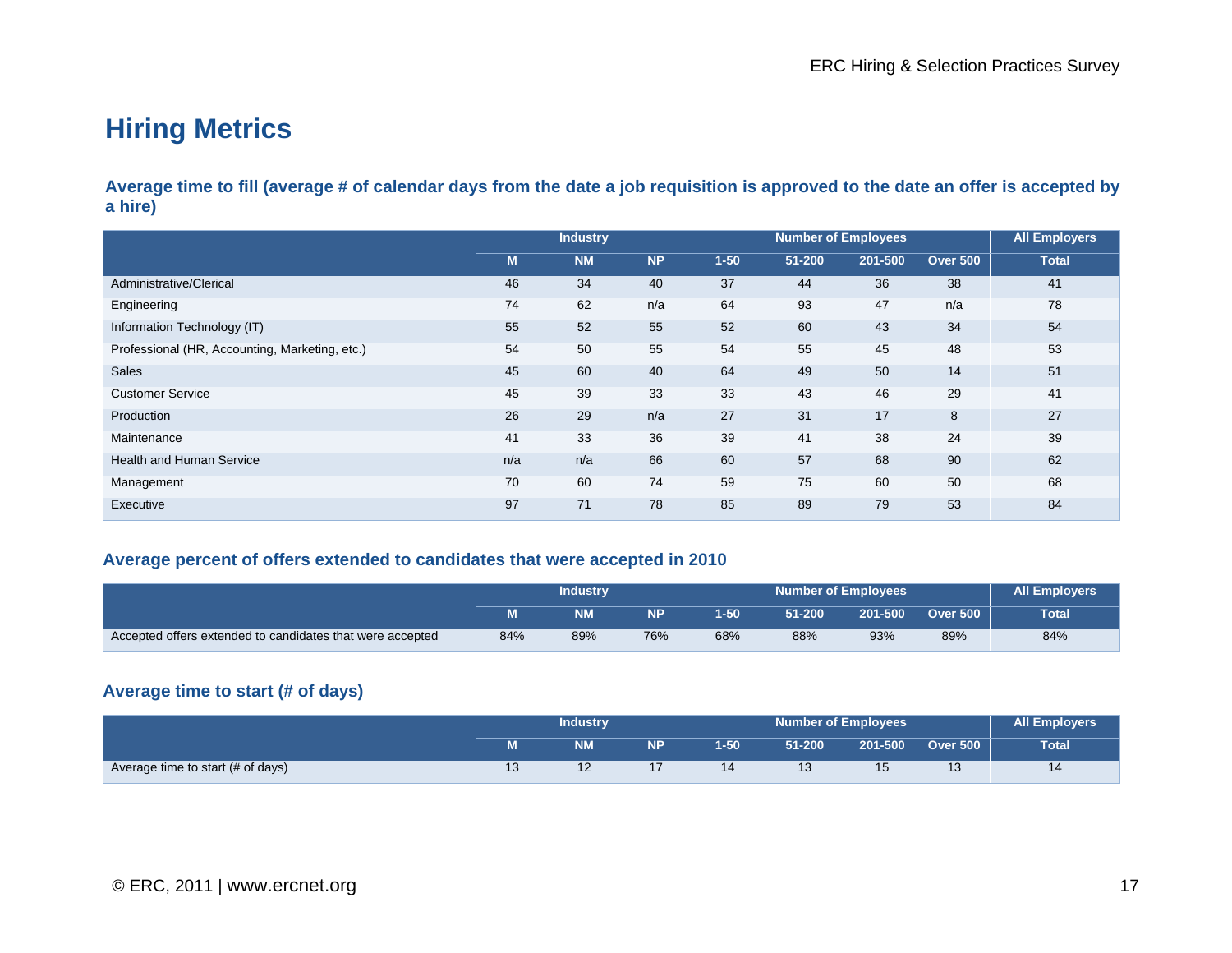## **Average vacancy rate (average # of vacant positions divided by total # of positions)**

|                      | <b>Industry</b> |           |           |      | <b>Number of Employees</b> | <b>All Employers</b> |                 |              |
|----------------------|-----------------|-----------|-----------|------|----------------------------|----------------------|-----------------|--------------|
|                      | ш               | <b>NM</b> | <b>NP</b> | 1-50 | 51-200                     | 201-500              | <b>Over 500</b> | <b>Total</b> |
| Average vacancy rate | 14              |           |           |      | 14                         |                      |                 |              |

## **Average cost of hire**

|                                                                                          | <b>Industry</b> |           |           |         | All Employers |         |                 |              |
|------------------------------------------------------------------------------------------|-----------------|-----------|-----------|---------|---------------|---------|-----------------|--------------|
|                                                                                          |                 | <b>NM</b> | <b>NP</b> | $1-50$  | 51-200        | 201-500 | <b>Over 500</b> | <b>Total</b> |
| Average cost of hire (all costs involved with a new hire)                                | \$1,860         | \$2,090   | \$3,642   | \$1,772 | \$2,024       | \$1,250 | \$5,467         | \$2,233      |
| Average cost of vacancy (costs of having work completed in<br>absence of a staff member) | \$1,633         | \$1,200   | \$2,700   | \$1,400 | .897          | n/a     | \$250           | \$1,612      |

## **Hiring Projections**

## **Percent of employers planning to hire in 2011**

|           | <b>Industry</b> |           |           | <b>Number of Employees</b> |        |         |                 | <b>All Employers</b> |
|-----------|-----------------|-----------|-----------|----------------------------|--------|---------|-----------------|----------------------|
|           | NЛ              | <b>NM</b> | <b>NP</b> | $1 - 50$                   | 51-200 | 201-500 | <b>Over 500</b> | <b>Total</b>         |
| Yes       | 90%             | 92%       | 84%       | 70%                        | 93%    | 100%    | 100%            | 90%                  |
| <b>No</b> | 10%             | 8%        | 16%       | 30%                        | 7%     | 0%      | 0%              | 10%                  |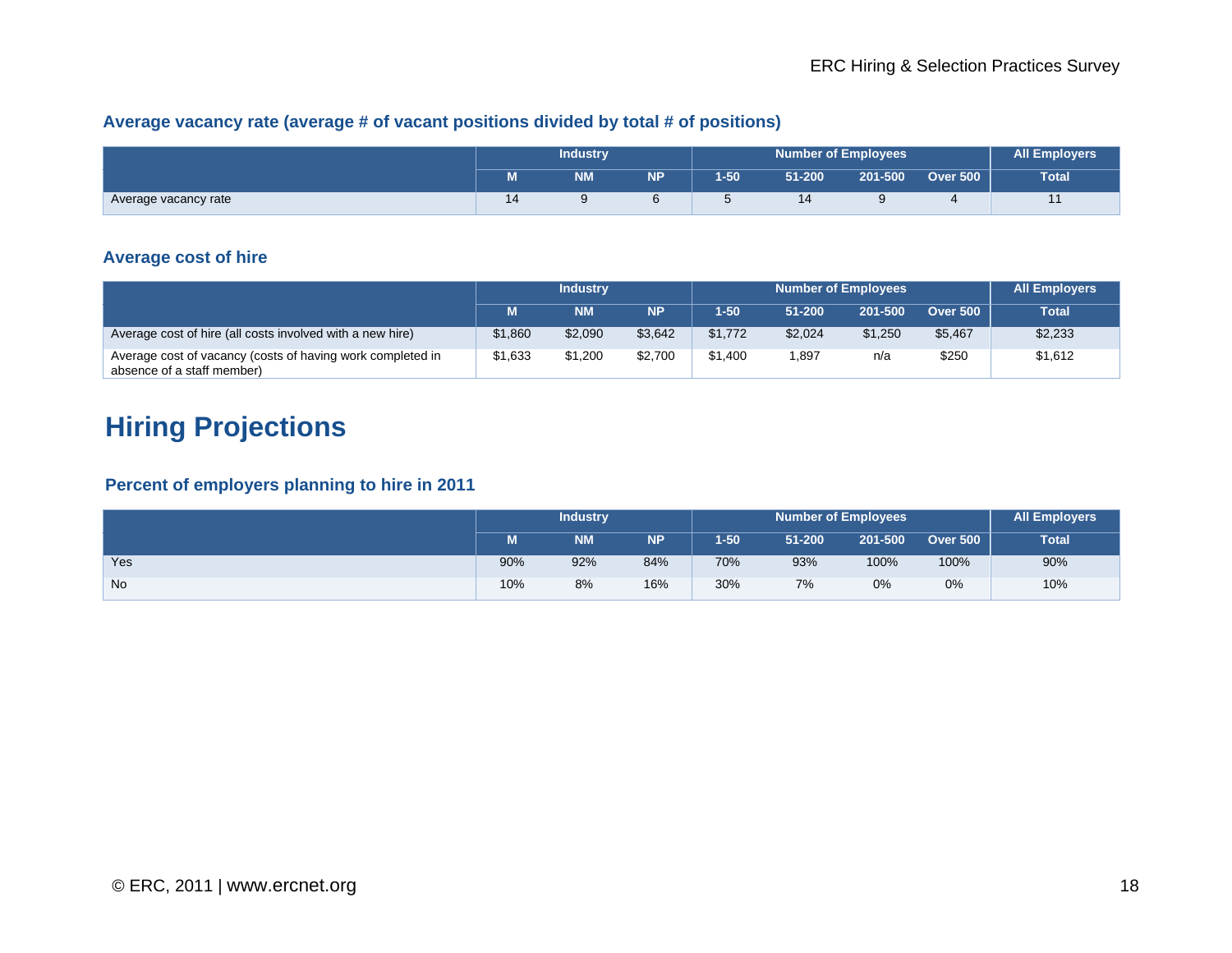# **Respondent Demographics**

Below is a breakdown of the industries and sizes that respondents represent.

|                            | <b>Percent</b> |
|----------------------------|----------------|
| <b>Industry</b>            |                |
| Manufacturing              | 52%            |
| Non-Manufacturing          | 32%            |
| Non-Profit                 | 16%            |
| <b>Organizational Size</b> |                |
| $1 - 50$                   | 20%            |
| 51-200                     | 60%            |
| 201-500                    | 15%            |
| <b>Over 500</b>            | 4%             |